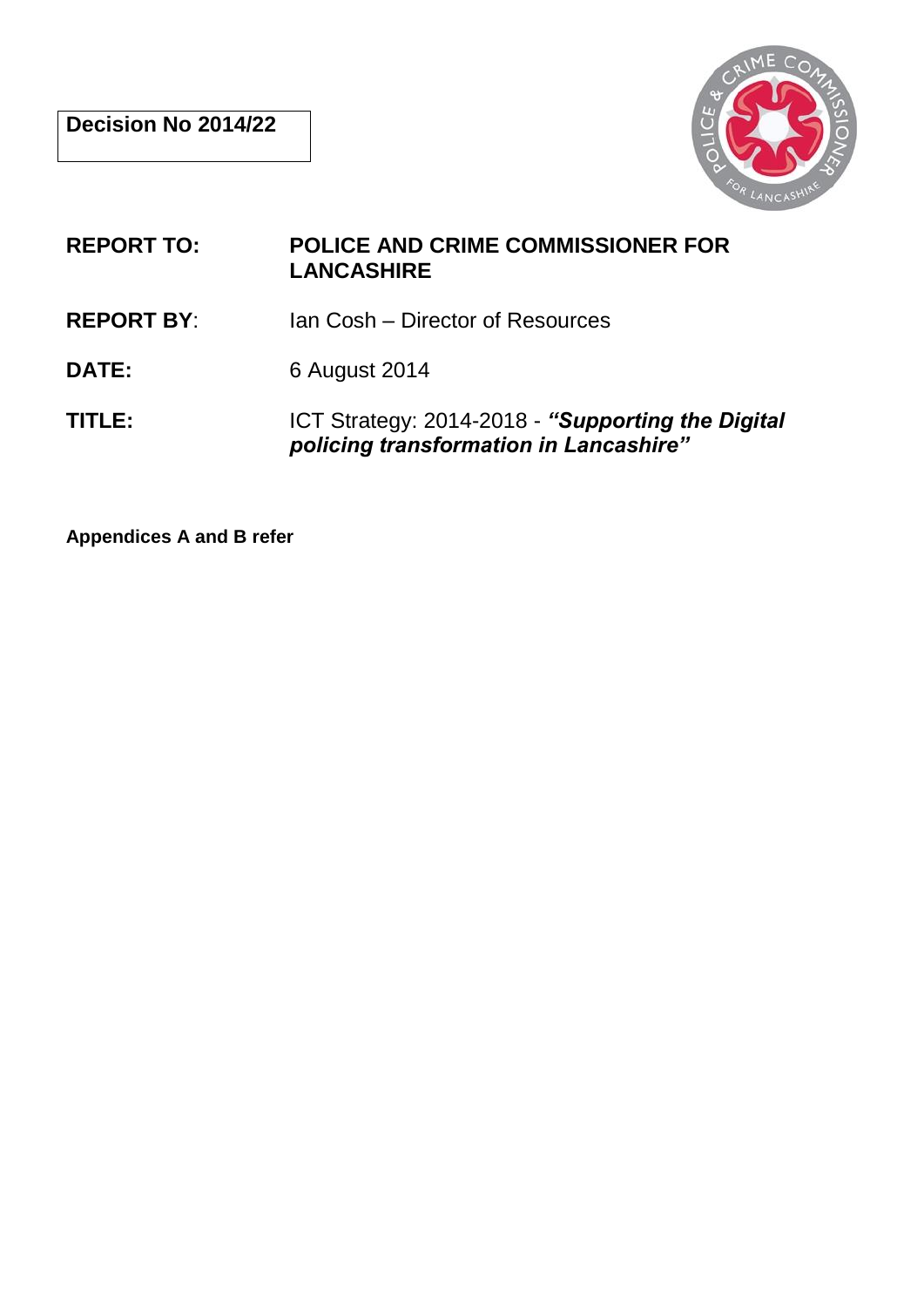# **EXECUTIVE SUMMARY**

The Constabulary and officers from the OPCC have jointly prepared a refreshed ICT strategy for the period 2014-2018 (See appendix B). The strategy sets out the strategic vision to achieve the shared objectives of the PCC and the CC and will ensure that ICT provision is fit to support the delivery of operational policing and to ensure that the benefits to be gained from ICT are fully exploited over the period. This is essential given the continuing austere financial conditions facing the Constabulary.

The strategy contains the following five key objectives:

- *Continued investment and focus on ensuring the Constabulary's core IT infrastructure / IT applications are fit for purpose from an availability, capability and security perspective*
- *Deliver solutions which meet the national Criminal Justice 2016 digitisation requirements*
- *To deliver a capability to facilitate meaningful digital engagement by the public via a range of digital channels*
- *Further improvements in the capability and capacity for mobile / agile working by Constabulary staff*
- *Increased investment in the capability the Constabulary has to effectively share its data and intelligence with partners – both police and other agencies - to reduce demand, risk and vulnerability*

The delivery of the strategy will require the continuation of a twin approach combining inhouse capacity to support and maintain existing legacy infrastructure and the use of British Telecom Lancashire Services (BTLS) as a "partner with expertise" to deliver bespoke developments which are technically challenging, highly complex and high risk.

In order to deliver the strategy there will be a significant financial requirement and the strategy sets out a costed programme over the period totalling £24m, with the phasing set out in the following table:

| 2014/15 | 2015/16 | 2016/17 | 2017/18 | 2018/19    | $\tau$ otal |
|---------|---------|---------|---------|------------|-------------|
| £6.7m   | £5.7m   | £4.2m   | £3.3m   | £4.<br>.1m | £24m        |

This level of planned investment is within the existing capital investment programme which was considered and approved by the PCC in setting his budget earlier this year.

It is likely that further requirements in certain areas will be required as the detailed work on delivering the strategy is carried out. This will be dealt with through the forthcoming capital investment prioritisation process.

It will also require additional investment to enable BTLS to provide the capacity to deliver a programme management function over the strategy period. Discussions have taken place with BTLS and the estimate for a Programme office consisting of a Technical Programme manager plus two Project Managers will be £180,000 p.a. However, in order to flex capacity it is suggested that a commitment of £250,000 p.a. (£1m in total) is set aside over the 4 year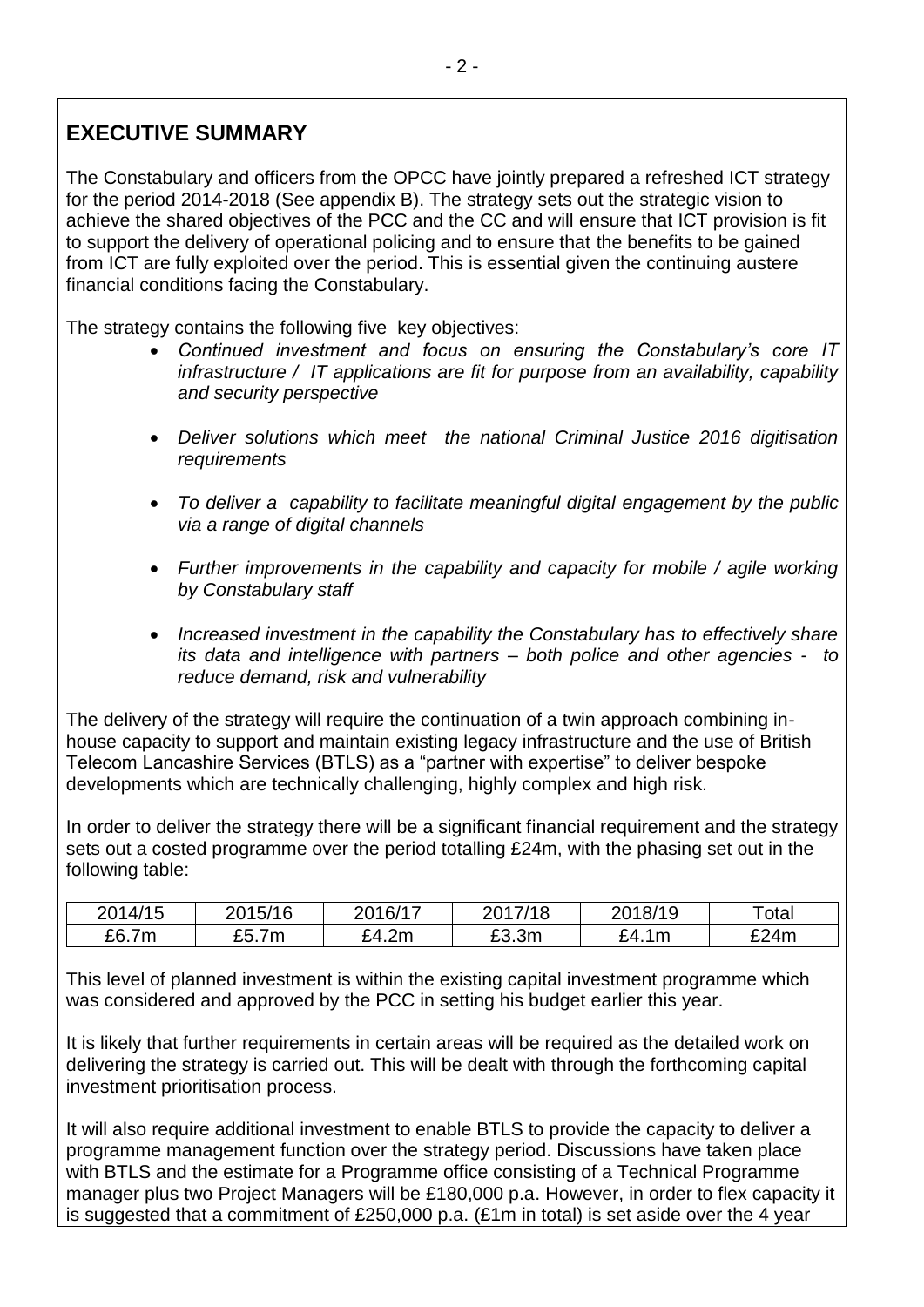period, to be funded from the PCC's Investment Reserve.

## **RECOMMENDATION**

. The PCC is requested to:

- 1. Approve the ICT strategy 2014-18, and;
- 2. Agree to the provision of £1m from the Commissioner's investment reserve to meet the cost of programme management for the delivery of the strategy over the four year period 2014 to 2018.

### **Decision taken by the Police and Crime Commissioner for Lancashire:**

| Original decision, as set out in the attached   YES<br>report, approved without amendment<br>(please delete as appropriate) | <b>NO</b> |
|-----------------------------------------------------------------------------------------------------------------------------|-----------|
|                                                                                                                             |           |

| Original decision required to be amended and decision as detailed below: |  |
|--------------------------------------------------------------------------|--|
| The reasons for the amended decision are as detailed below:              |  |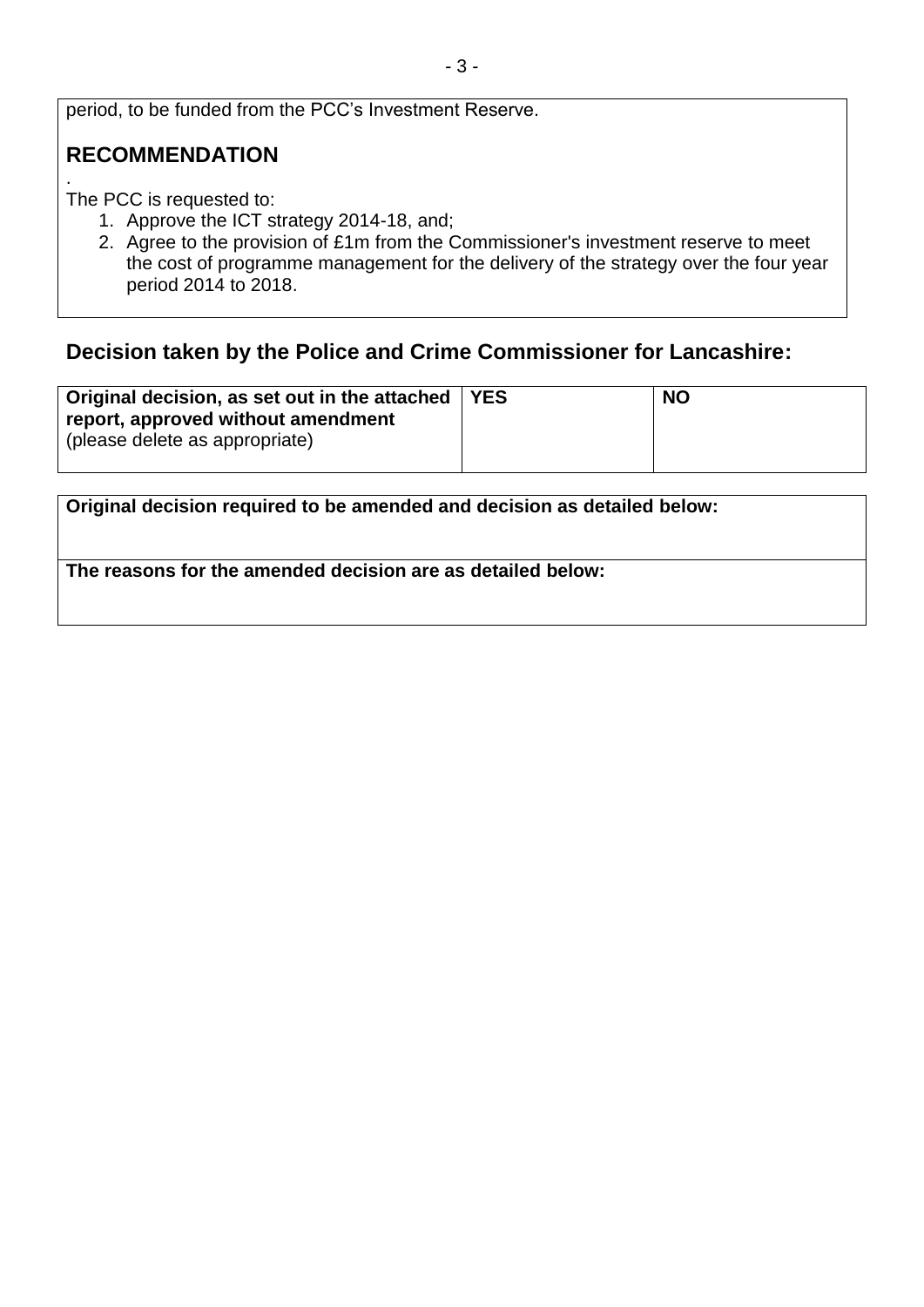**Police and Crime Commissioner: Comments**

## **DECLARATIONS OF INTEREST**

The PCC is asked to consider any personal / prejudicial interests he may have to disclose in relation to the matter under consideration in accordance with the law, the Nolan Principles and the Code of Conduct.

## **STATEMENT OF COMPLIANCE**

The recommendations are made further to legal advice from the Monitoring Officer and the Section 151 Officer has confirmed that they do not incur unlawful expenditure. They are also compliant with equality legislation.

| Signed:                              | Signed:               |
|--------------------------------------|-----------------------|
| <b>Police and Crime Commissioner</b> | <b>Chief Officer:</b> |
| Date:                                | Date:                 |
|                                      |                       |
|                                      |                       |
| Signed:                              | Signed:               |
|                                      |                       |

| Signed:                | Signed:                       |
|------------------------|-------------------------------|
| <b>Chief Constable</b> | <b>Chief Finance Officer:</b> |
| Date:                  | Date:                         |
|                        |                               |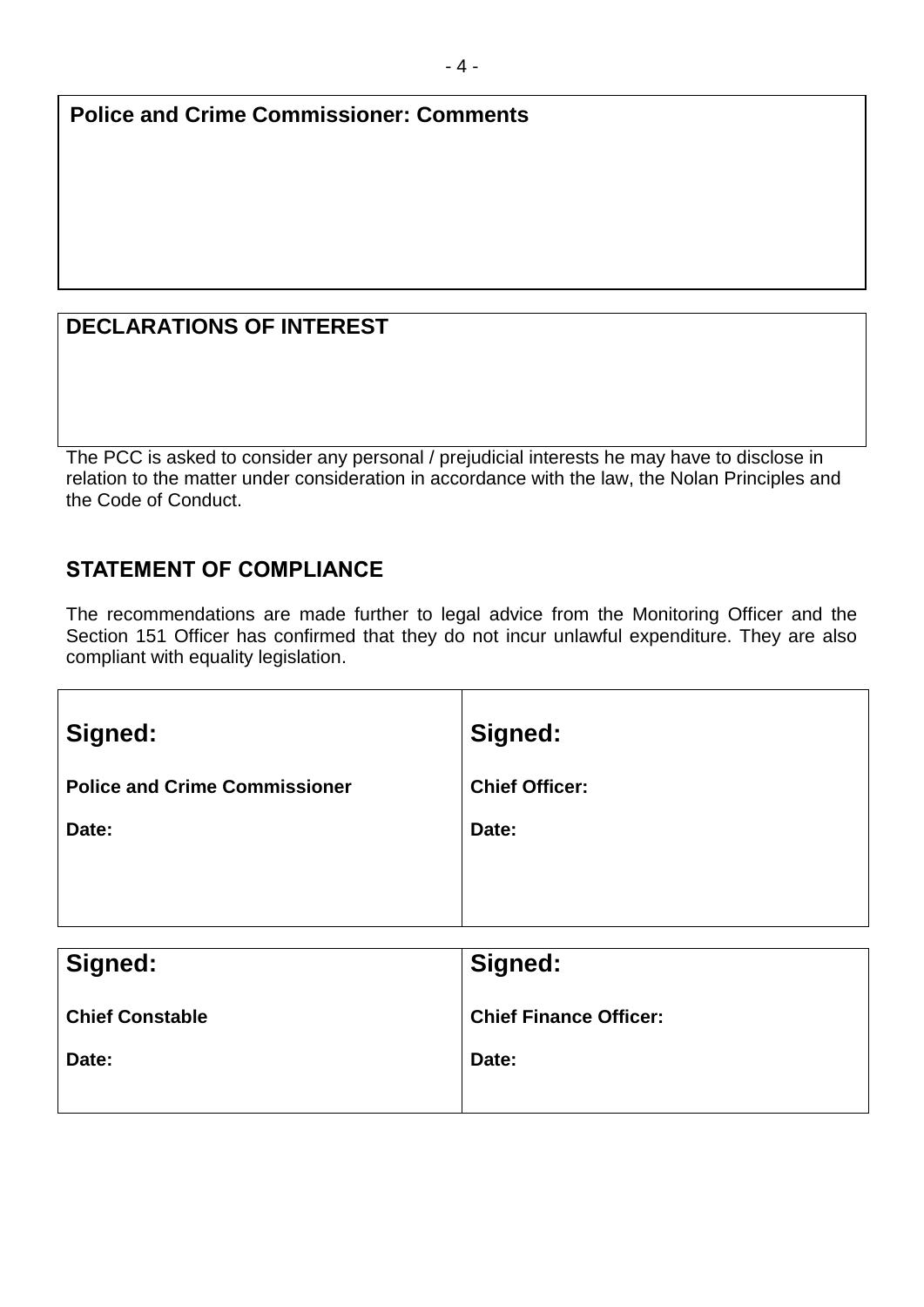### **Refers to Decision No 2014/22**



**Appendix A**

### **Background**

Officers from the Constabulary and the OPCC have been working together over recent months to prepare a refreshed ICT Strategy for the period 2014 -2018, which is attached at Appendix B. ICT is at the heart of everything we do in delivering operational policing and also is a key enabler to deliver significant local and national demands for more effective service delivery, whether this is through effective digital engagement with the public of Lancashire, or providing a fully digitised criminal justice process which streamlines the provision of effective justice services.

It is also essential that the constabulary has a robust, secure and effective infrastructure which enables 24/7 x 365 service provision to be available to ensure that services provided to those most in need are delivered consistently. It is also essential that the ICT assets are maximised to ensure that benefits can be gained to assist with the delivery of services at a time of reducing resources. Therefore innovative service delivery focussed on mobility in the field will ensure that efficiency and effectiveness is prioritised.

The Strategy is key to delivery of the shared objectives of the PCC and the CC and the 5 key priorities are as follows:

- *Continued investment and focus on ensuring the Constabulary's core IT infrastructure / IT applications are fit for purpose from an availability, capability and security perspective*
- *Deliver solutions which meet the national Criminal Justice 2016 digitisation requirements*
- *To deliver a capability to facilitate meaningful digital engagement by the public via a range of digital channels*
- *Further improvements in the capability and capacity for mobile / agile working by Constabulary staff*
- *Increased investment in the capability the Constabulary has to effectively share its data and intelligence with partners – both police and other agencies - to reduce demand, risk and vulnerability*

In order to ensure that the strategic direction is realistic, reflects the proper direction of travel, is in line with the direction of other partners within the public sector and is technically robust, a public sector consortium known as i-Network was engaged at the request of the PCC to provide a credible quality assurance process. Discussions involving senior constabulary staff and OPCC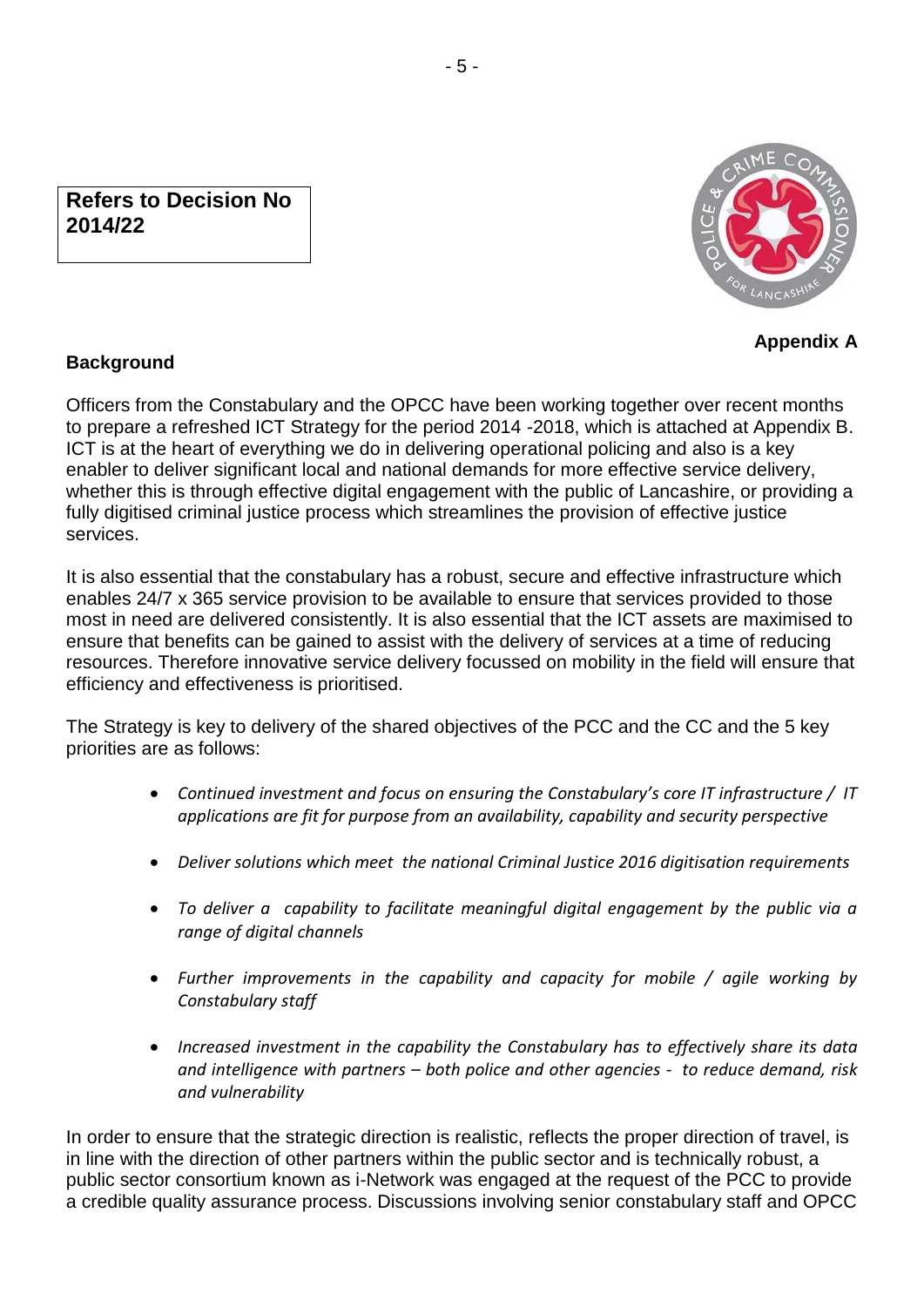staff took place with i-network in June and i-network has provided valuable feedback on the strategy and broad support for the shape, content and direction.

Delivery of the strategy is dependent upon the continued twin approach of using the skilled inhouse team whilst continuing to work with a skilled partner. The in-house team will continue to support and maintain the legacy infrastructure assets whilst the partner will lead on the technically challenging, highly complex and high risk projects. The preferred partner is BTLS who we have used for the past two years and have a proven track record in delivering key developments such as:

#### **Virtual Desktop Infrastructure (VDI) Project**

Completion of the VDI - this project had badly stalled and was unlikely to be delivered in house since BTLS was engaged in early 2012 to project manage delivery steady progress has been made; the infrastructure has been built, successfully piloted and is now being rolled out across the constabulary. It provides the backbone for secure, efficient mobile delivery and implementation of mobile office- the scoping, development and implementation of a robust mobile service delivery to enable immediate response cops to use mobile delivery in the field, enhancing visibility and productivity. It is also the strategic solution to providing remote desktop access to constabulary systems in range of external setting including numerous partner premises and the ROCU (Regional and Organised Crime Unit). Whilst these benefits are operationally extremely useful VDI is also now delivering on its key purpose of addressing the security weaknesses in the current infrastructure that were identified by the national accreditor in 2011.

#### **Body Worn Video (BWV)**

BTLS have provided an end to end delivery from the initial scoping, subsequent development, procurement and implementation of a BWV solution. This has been a difficult project that is now live, the work done by BTLS has included reviewing the BWV market and assisting in the procurement and technical implementation of a complete BWV solution. Which crucially includes a 'back office' IT system that ensures all footage is stored and presented in a way that ensures its integrity at any subsequent court proceeding. The first 150 cameras are currently being deployed. It is anticipated the system will provide significant operational benefits and also have a positive impact on public confidence in the constabulary.

#### **Disaster Recovery**

The design, development and delivery of Disaster Recovery infrastructure - following an adverse audit report on DR, BTLS is in the process of delivering a secure fit for purpose solution which will provide robust disaster recovery arrangements from Preston Ops Centre in the event of the HQ site being unavailable. It cannot be over stated how complex this piece of work has been. Without BTLS support it is highly doubtful any meaningful progress would have been made on addressing the vulnerabilities identified in the audit report.

#### **Storage and Backup**

Storage and Back-up - a programme is to be delivered over the coming months by BTLS which will overhaul the storage and backup infrastructure and process within the constabulary. This project has significant technical overlaps with the DR and VDI projects. This project will significantly reduce the vulnerabilities around loss of operational systems and mitigate the significant reputational and operational impact. The involvement of BTLS gives cost and certainty of outcome on a highly complex project.

#### **Digitisation of CJS processes**

BTLS are engaged with the delivery of the user and technical specification of the replacement Case and Custody system and assessment of the market provision for the eventual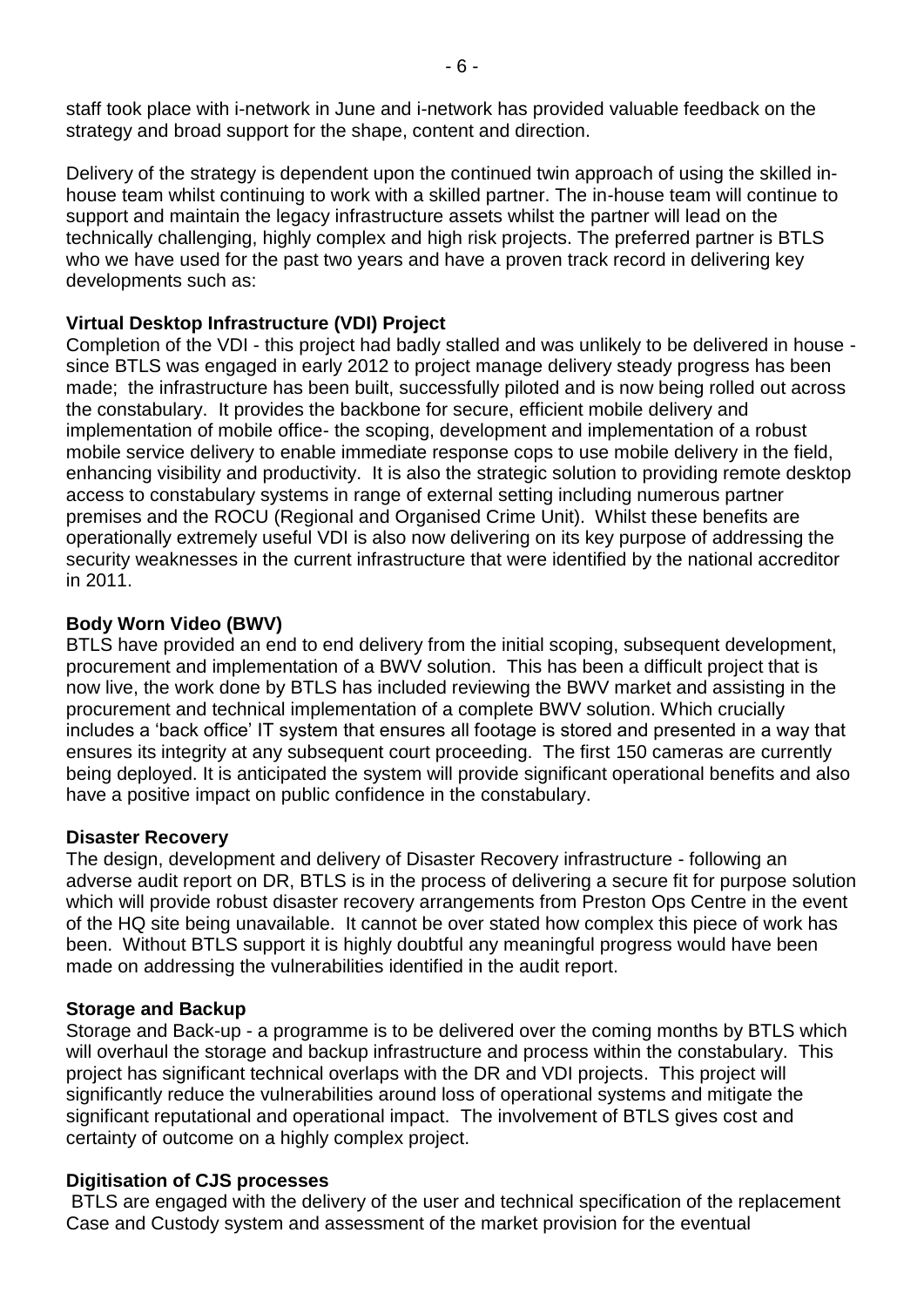replacement of the constabulary's crime and intelligence system. This project involves both a significant degree of technical complexity, but also as significantly large amount of business process change. The replacement of the case and custody system is essential if the constabulary are to meet the requirements of the national CJ agenda for full digital prosecution files by 2016.

#### **Online digital Services**

BTLS are also currently heavily involved in a number of aspects of digital engagement including significant enhancements to the constabulary website to allow the public to access a greater number of online services over the coming months including:

- The ability to report a crime or incident on line
- The ability to track a crime
- The ability to apply for a job online

This work will also form the platform for greater digital engagement with the public to enable "relentless communication" on priorities and services, which is a fundamental aspiration of the PCC and CC

The above indicates the achievements made with BTLS' assistance and it is clear that successful outcomes would not have delivered in these areas without their involvement. In terms of ensuring that the relationship provides VfM, the engagement provides programme and project management staff at competitive market rates, which we have been able to benchmark and indicates a rate between 5% and 10% below the average market rate. We are also able to procure professional services which are in some cases 40% below industry standards. We are also able to procure technical hardware at heavily discounted prices utilising BT's global supply network; prices which are cheaper than the mandated Commoditised ICT hardware contract. An example of this is the proposal to replace storage and backup servers which it is estimated will save £100,000 p.a.

The delivery of the strategy will require significant investment and the PCC's Capital Investment Programme approved earlier this year contains some £24m planned investment in ICT over the next five years as set out in the table below:

| 2014/15 | 2015/16     | 2016/17         | 2017/18 | ეი18/19   | Total |
|---------|-------------|-----------------|---------|-----------|-------|
| £6.7m   | cг<br>£5.7m | ۴4<br>4.2m<br>- | £3.3m   | £4.<br>1m | £24m  |

It is likely that further investment will be required to deliver those aspects of the strategy which are not yet fully developed, e.g. Digital engagement. However, further opportunities to deal with this are available through the normal budget prioritisation and decision making processes.

It is also evident that additional funding will be required to provide sufficient capacity and capability to ensure that the strategy is delivered. It is proposed that continued engagement with BTLS takes place over the life of the strategy on the basis of that which has taken place to date; delivery of bespoke pieces of development, which have sought to deliver projects to agreed costs, timescales and with clearly defined deliverables. This has worked well so far and enabled a true shared partnership to evolve between the in-house and BT teams.

The cost of providing the necessary programme management over the 4 year period is estimated to be £180,000 per year. It is also considered appropriate to provide additional resource each year to allow capacity to be flexed to meet the demands of the programme and it is therefore recommended that £250,000 of resource be set aside each year to deliver the strategy. This results in a total funding requirement of £1m over the four year programme.